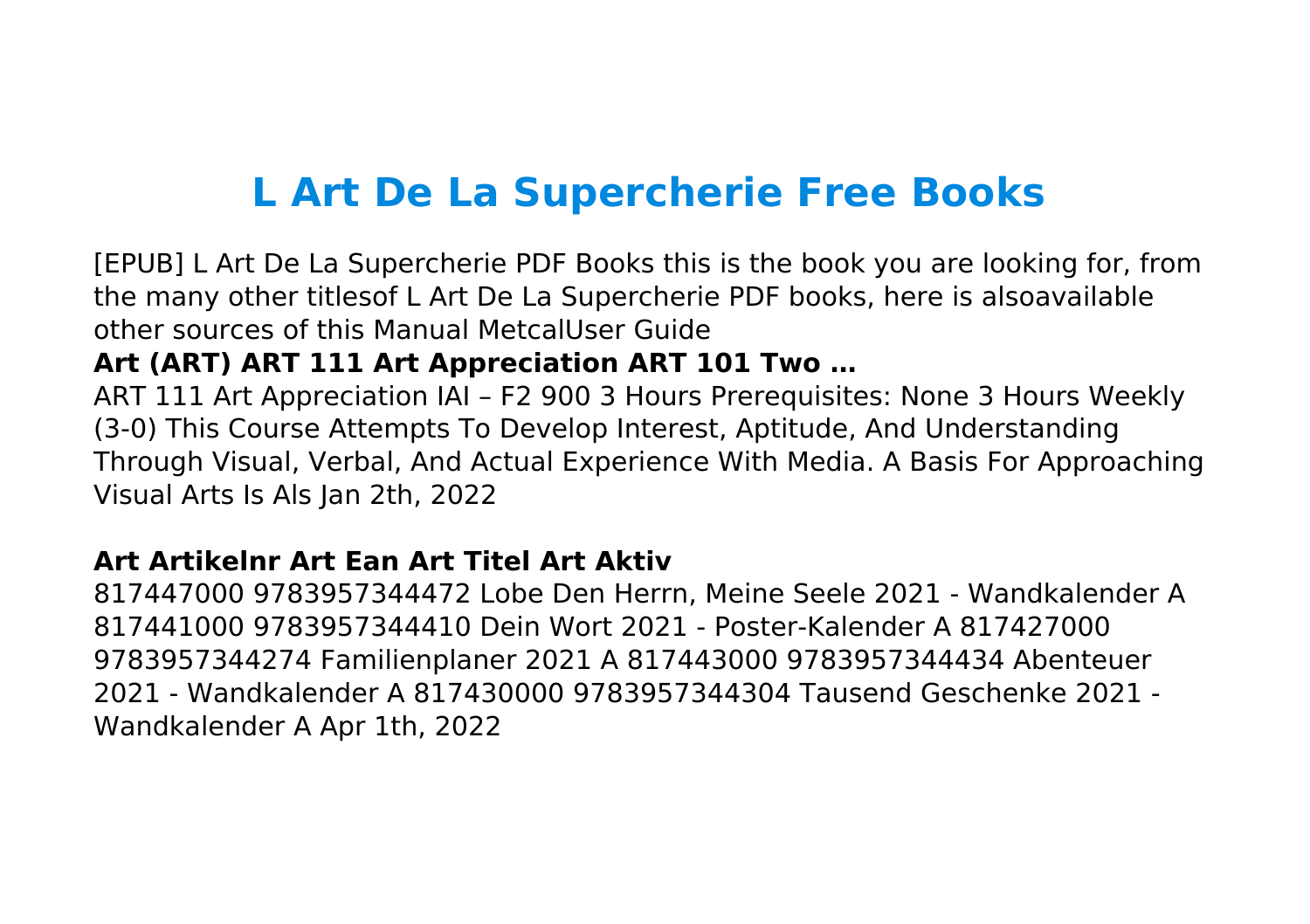## **Art.com – Posters, Art Prints, Framed Art, And Wall Art ...**

American Woodmark. Wall Tile Seneca Handmold, Eggshe L, 4x4-in., \$14/sq. Ft.; Seneca Handmold Molded Mosaic Style L, Eggshell, \$34/lineal Ft.—Seneca Tiles. Carrizo Kitchen Sink, \$640; #7341-4-BS HiRise Kitchen Faucet, \$811—Kohler Co. Countertops #4141 Misty Carrera Quartz Jan 12th, 2022

#### **Art Art History Graphic Design Department Of Art Art ...**

Art • Art History • Graphic Design Graphic Design Program Department Of Art Department Of Art Best Graphic Design Degree Best Undergraduate Teaching B E S T GraphicDesignBrochure\_21-22.indd 1-2 10/8/21 11:55 AM. Individual Internships &a Mar 22th, 2022

#### **The Cleveland African Art: Art Museum Of Art From West And ...**

The Choice Of Materials Used To Create The Edan Is Significant. Brass Used For The Male And Female figures Signifies A Desire For Longevity And Well-being. The figures Are Attached To Iron Stems So That They Can Be Driven Into The Ground To Announce That A Meeting Is In Progress And Outsiders Should Not Approach. Iron Is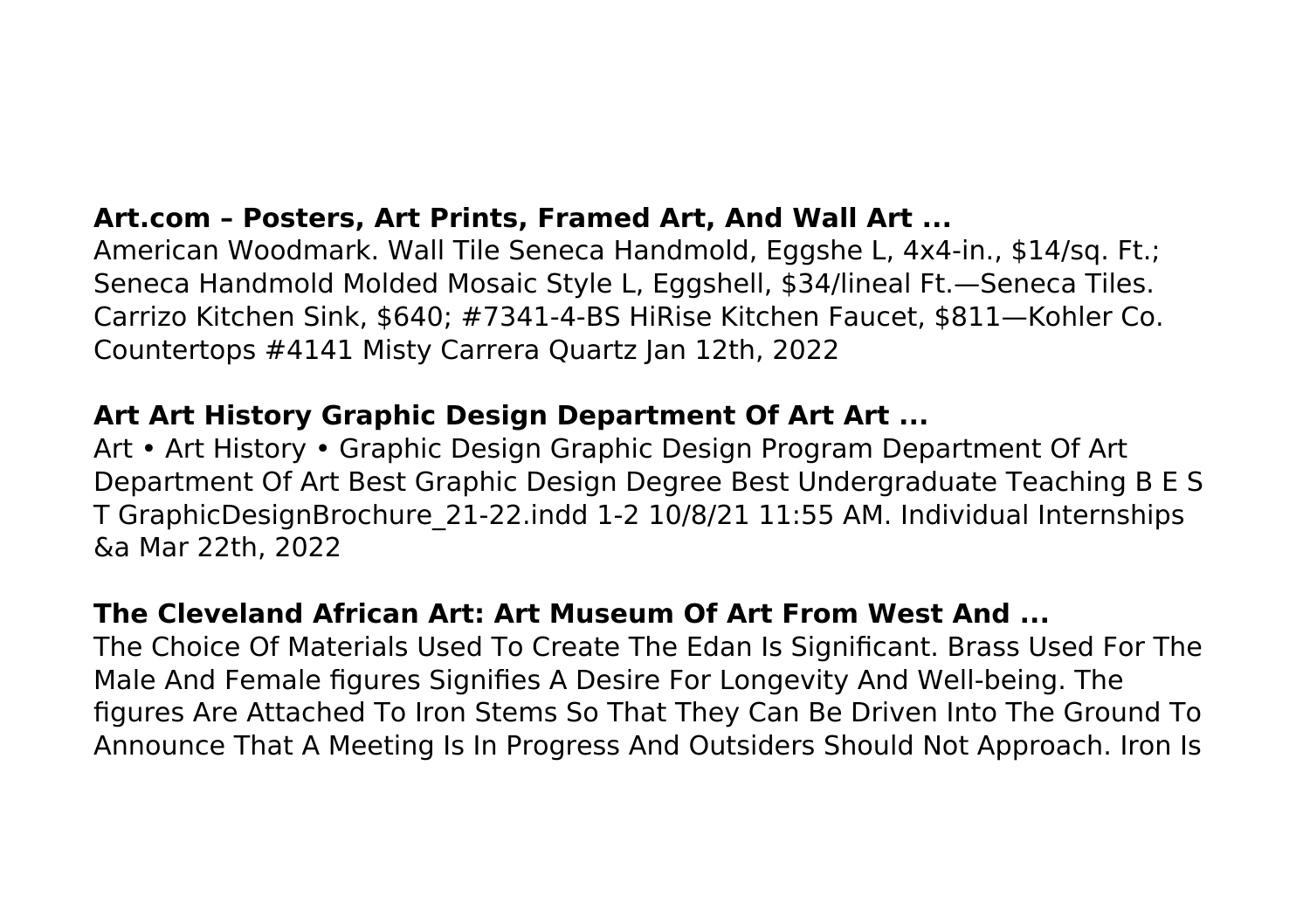Sacred To Ogun, God Of Feb 11th, 2022

## **82 ART (ART) 2019-2020 Catalog ART**

Techniques As Applied To Various Subject Matter. 1002.10 ART 61 Continuing Painting: Watercolor 2 Units, 1 Hour Lecture, 3 Hours Laboratory (GR Or P/NP) Acceptable For Credit: CSU, UC Continued Development Of Skills, Techniques, And Content In Watercolor Painting: Creative Experimentation And Individual Expression In Watercolor Painting Processes. May 2th, 2022

#### **Art And Art History ART 1201C - FIU**

Animation Track The BFA In Digital Arts: Animation Track Emphasizes Concepts And Technical Practices Essential To The Production Of 2D And 3D Computer Animation And New Media. Students Will Explore The Role Of Animation And New Media Within Contemporary Culture, Its Potential For Artistic Output, And Creative Storytelling. Mar 11th, 2022

#### **Art, Design & Creative Industries - BA In Art - Art ...**

ART HISTORY EMPHASIS–30 CREDITS Course No. Course Name Cr Sem Transf Grade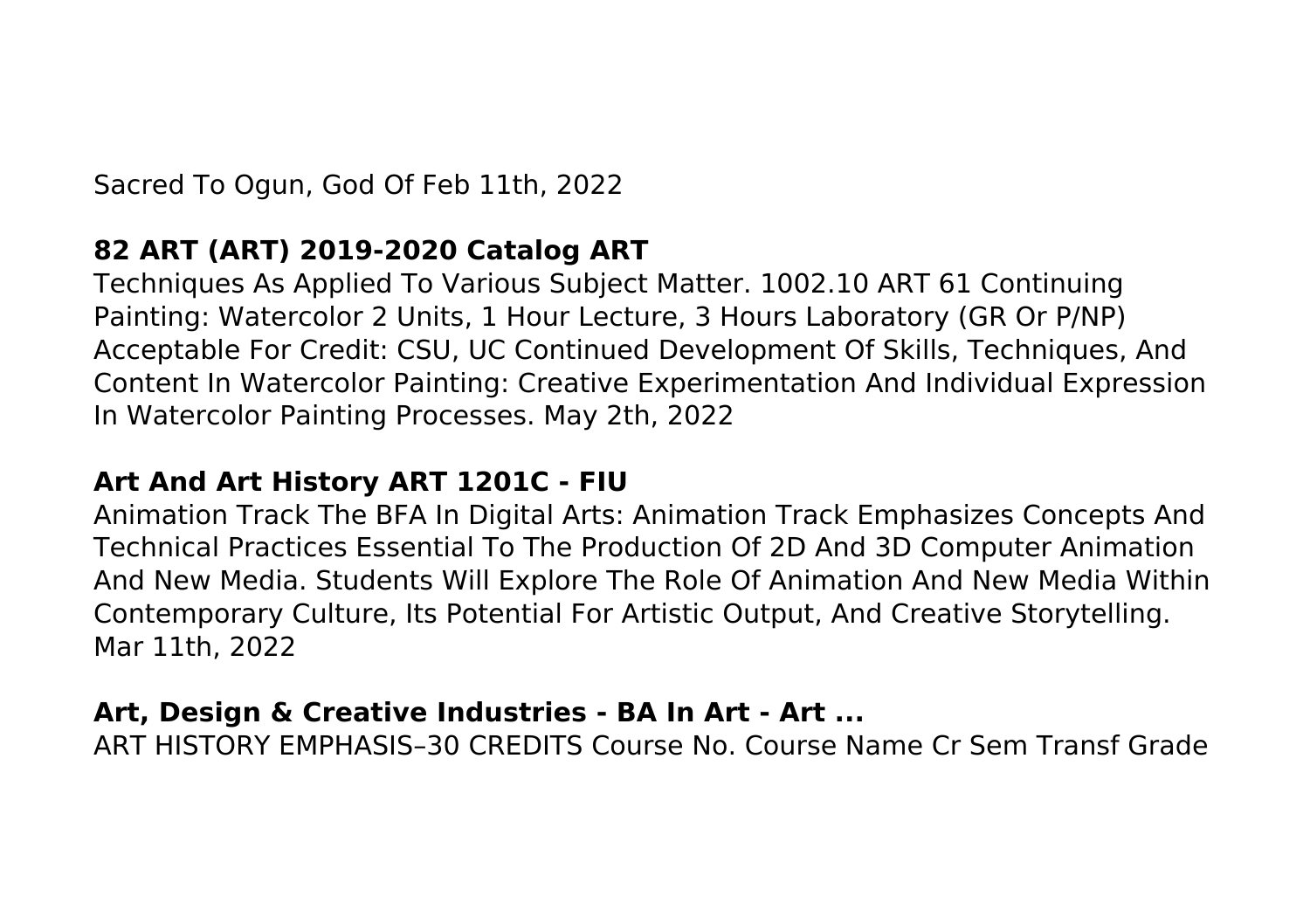ARTH 125\_ Intro Visual & Material Culture\* 3 ARTH 125\_ Intro Visual & Material Culture\* 3 ARTH 347 Course No.Theories Of Art History & Culture 3 ARTH 3\_\_ 3 ARTH 3\_\_ 3 ARTS/H 3 Apr 11th, 2022

#### **FRED WOODY Art Educator Department Of Art And Art …**

For College Of Fine Arts. Serving As Faculty Advisor For Art Education Student Organization CANVAS. Austin Independent School District, A.N. McCallum High School Fine Arts Academy 1994 – 2000 Visual Art Department Chair, AP Art Feb 17th, 2022

## **'Religious Art, Traditional Art, Sacred Art: Some ...**

Obstacle To The Participation Of Many Westerners In Their Religion And Deprived Them Of A Means Of Grace, Contributing Directly To The Secu Larization Of The Human Environment In Europe. Let Us Turn Our Attention More Part Mar 12th, 2022

## **Art Program - Advising Form - BA Art: Studio Art Concentration**

Any Student Eligible For Admission To The University Is Eligible To Declare The Art: Studio Art Concentration Major. An Introductory Portfolio And Statement Of Intent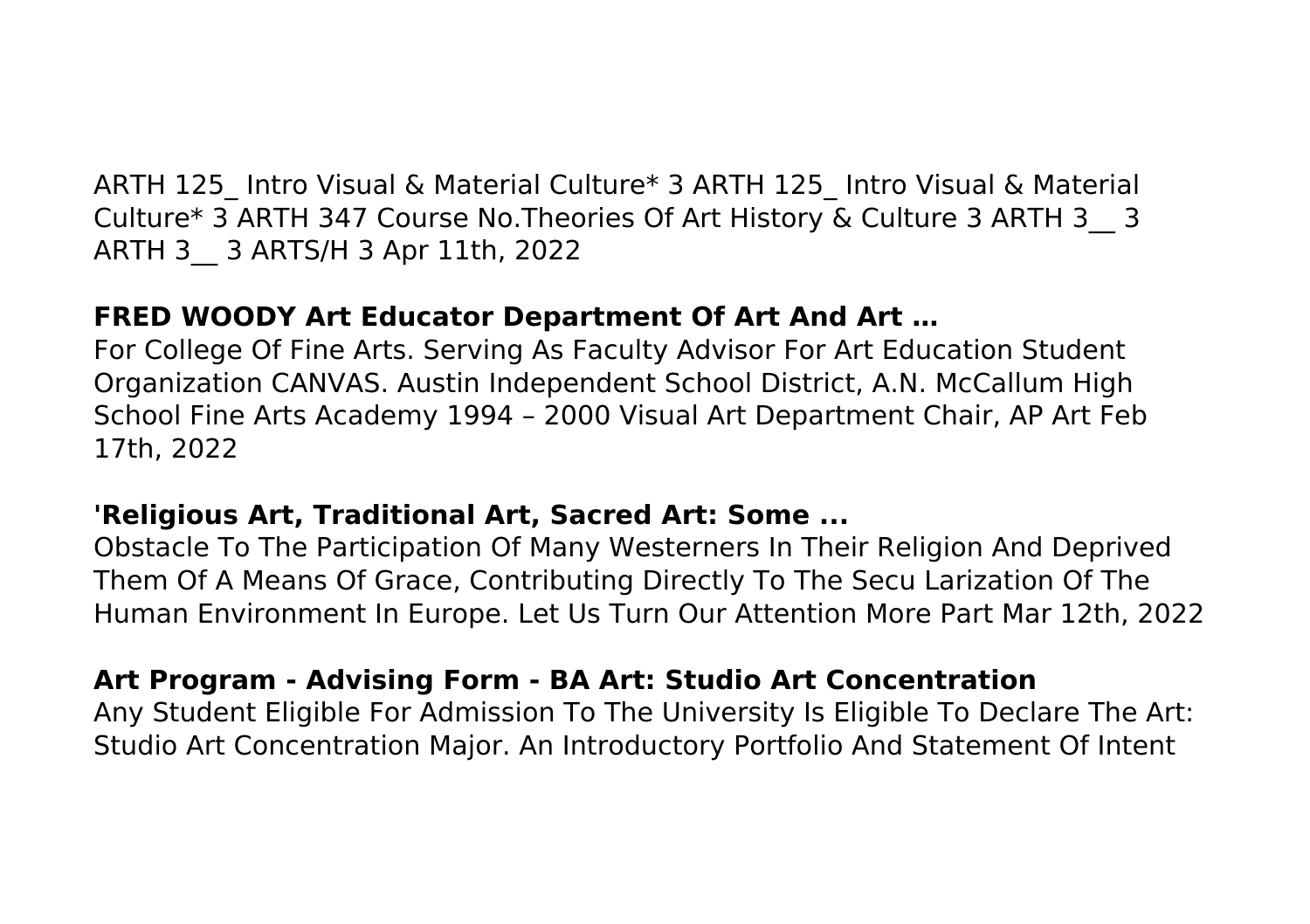Must Be Completed And Sent To The Art Program Coordinator. GPA Requirements Students Must Maintain A Pro Jun 22th, 2022

# **ART 110 TWO DIMENSIONAL DESIGN ART 100 VISUAL ART …**

InDesign, The Industry-standard Page Layout Program, Basic Black And White Typographic Explorations Progress To More Complex Color Assignments. A Final Portfolio Will Be Submitted. Note: A Familiarity With The Mac Platform Is Recommended Before Taking This Course. Pre-requisite: ART 140 With A Grade Of C Or Better ART 147 GRAPHIC DESIGN III ... Jan 5th, 2022

#### **Art Art Art S T 5150 -PP-MET**

Standard Series Pipe Clamps 11 Complete Assembly Ordering Code S T 5150 -PP-MET Chart 1 Chart 2 Chart 3 Chart 4Chart 5 S Complete Clamp For Weld Mounting [STW] BS Complete Clamp For Bolt Mounting [BAP] DS Complete Double Clamp For Weld Mounting [DOW] R0S Complete Clamp For Mounting To RAL-0 [RCN-0] R1S Complete Clamp For Mount Apr 14th, 2022

## **DEPARTMENT OF ART ART HISTORY & ART CONSERVATION**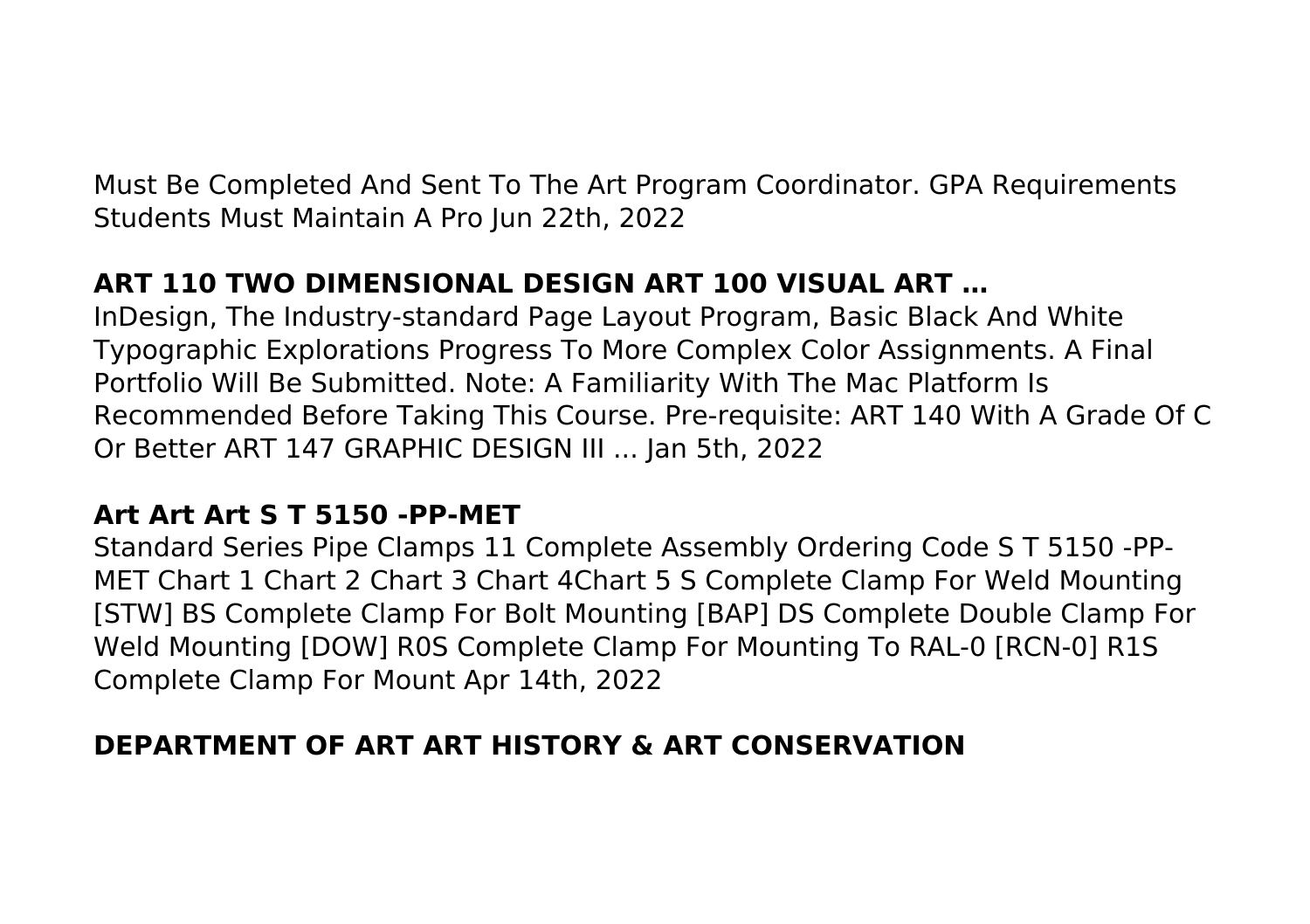Working On Art In All Media, Including Painting, Textiles, Architecture, Metalwork, Manuscript Painting, Etc, This Course Places Major Works Of Art In Their Historical And Social Contexts. This Course Should Be Considered An Important Preparation For All Subsequent Periods … May 11th, 2022

#### **ART STUDIO COURSES - Department Of Art, Art History ...**

ART STUDIO COURSES ARST 10100 2-D Foundations BA/BFA Core 01 Justin Barfield M/W 11:00-01:45 RILY 301 02 Emily Beck T/R 09:30-12:15 RILY 301 03 Justin Barfield M/W 08:00-10:45 RILY 301 MATERIALS FEE The Fundamentals Of Twodimensional Design Consist Of The Strategies And Tools An Artist Or Designer May 3th, 2022

#### **Art Appreciation Art Criticism: How And (Why) To Critique Art**

Art Appreciation Art Criticism: How And (Why) To Critique Art Author: Jacques De Beaufort Created Date: 1/10/2013 7:57:14 AM ... Feb 6th, 2022

#### **Read Book ^ Art Projects (Art Ideas) (Usborne Art Ideas ...**

Art Projects (Art Ideas) (Usborne Art Ideas) By Fiona Watt To Get Art Projects (Art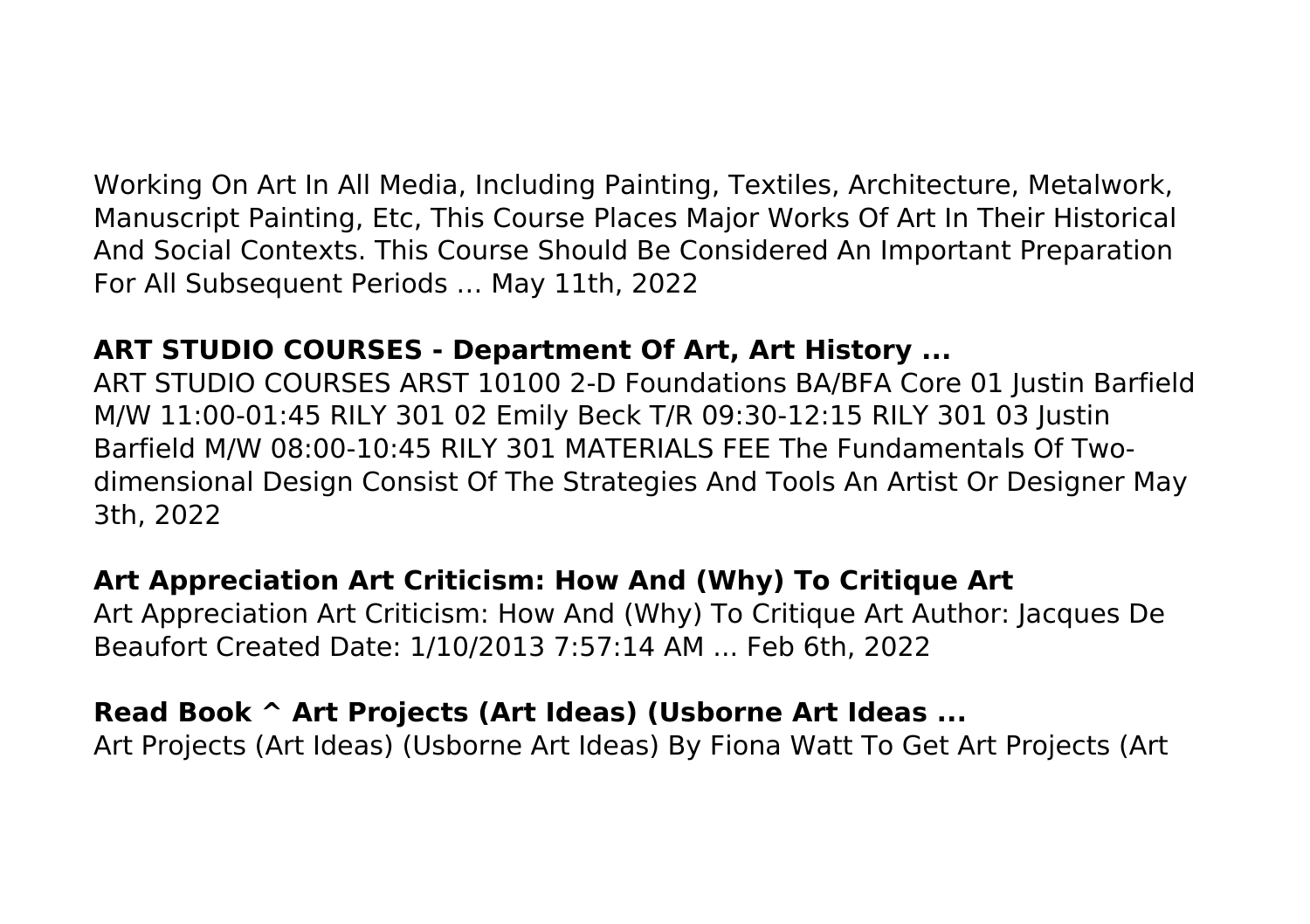Ideas) (Usborne Art Ideas) PDF, Make Sure You Refer To The Link Listed Below And Save The Document Or Have Accessibility To Additional Information That Are Have Conjunction With ART PROJECT Feb 20th, 2022

## **Art. 2 Art. 3 - D.I. 23 Settembre 2009 Art. 4 - Legge 1 ...**

Totale Quota Incremento Costi Personale Art. 1 B) Incentivo Distanza 90% AF/FFO Art. 1 C) Scuole Art. 1 D) Modello (76,8 Ml€.) Art. 1 G) Assicurazione 97% (3,6 Ml€.) Art. 1 G) A Mar 17th, 2022

## **Art. 3 - D. I. 25 Ottobre 2010 Art. 4 - Quota Premiale Art ...**

Distanza AF/FFO Art. 1, Lettera C) Scuole Art. 1, Lettera D) Quota Premiale 720 Ml€ Domanda 17% Quota Premiale 720 Ml€ Risultati 17% Quota Premiale 7 Apr 8th, 2022

#### **Palo Alto College · - · ARTS-Art And Studio Art Art ...**

Palo Alto College · - · ARTS-Art And Studio Art Art Appreciation ARTS-1301 Full Term Spring 2018 Section 074.12853 3-3-0 Credits 01/16/2018 To 05/12/2018 Modified 01/10/2018 1 Of 9. And Gateways To Art May 19th, 2022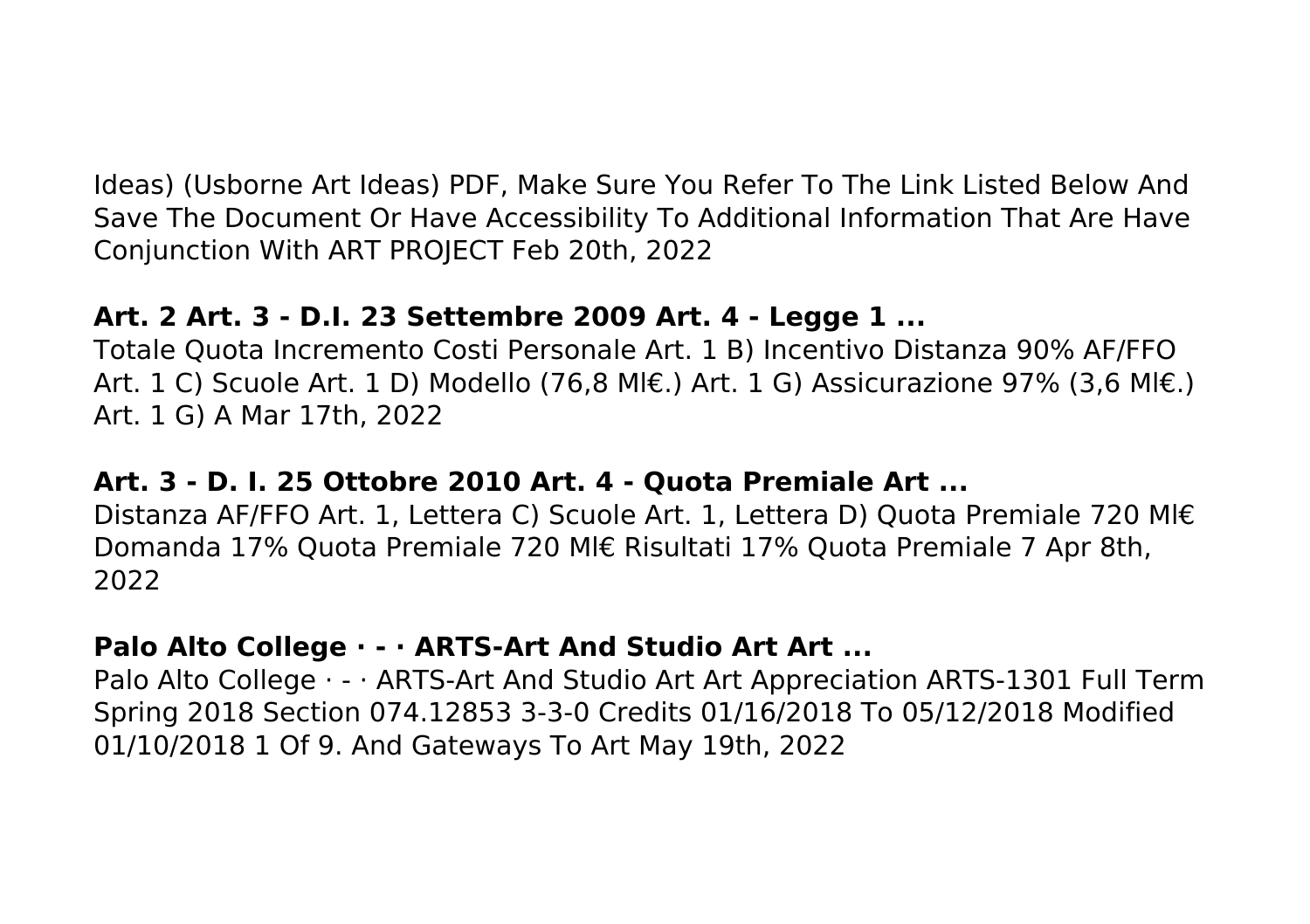# **Coatings ART HiTE ASE ART ELLOW ED ART ARDENER**

Refer To The MSDS Sheet Before Use. Published Technical Data And Instructions Are Subject To Change Without Notice. Contact Your Sherwin-Williams Representative For Additional Technical Data And Instructions. Warranty The Sherwin-William Jun 23th, 2022

#### **PUBLIC ART EXPLORER - Public Art Reston | Art In Public ...**

• Origami Paper • OR Any Paper You Have Around The House Like Newspapers, Magazines, Printer Paper, Wrapping Paper Or Even Those Old School Notebooks You Never Filled Up! • To Make Your Own Origami Paper You Must Cut It Into A Mar 11th, 2022

#### **COURSE OUTLINE Art (ART) 311 - Lecture 02 Topics In Art ...**

ON D2L EITHER AS PDF FILES, OR WITH WEB LINKS TO THE TEXTS. 2 Art 311 Rushton Required Readings (SUBJECT TO CHANGE) ... Lawlor, Robert. "The Practice Of Geometry"; "Sacred Geometry: Metaphor Of Universal Order." Sacred Geometry: Philosophy And Practice. Jun 8th, 2022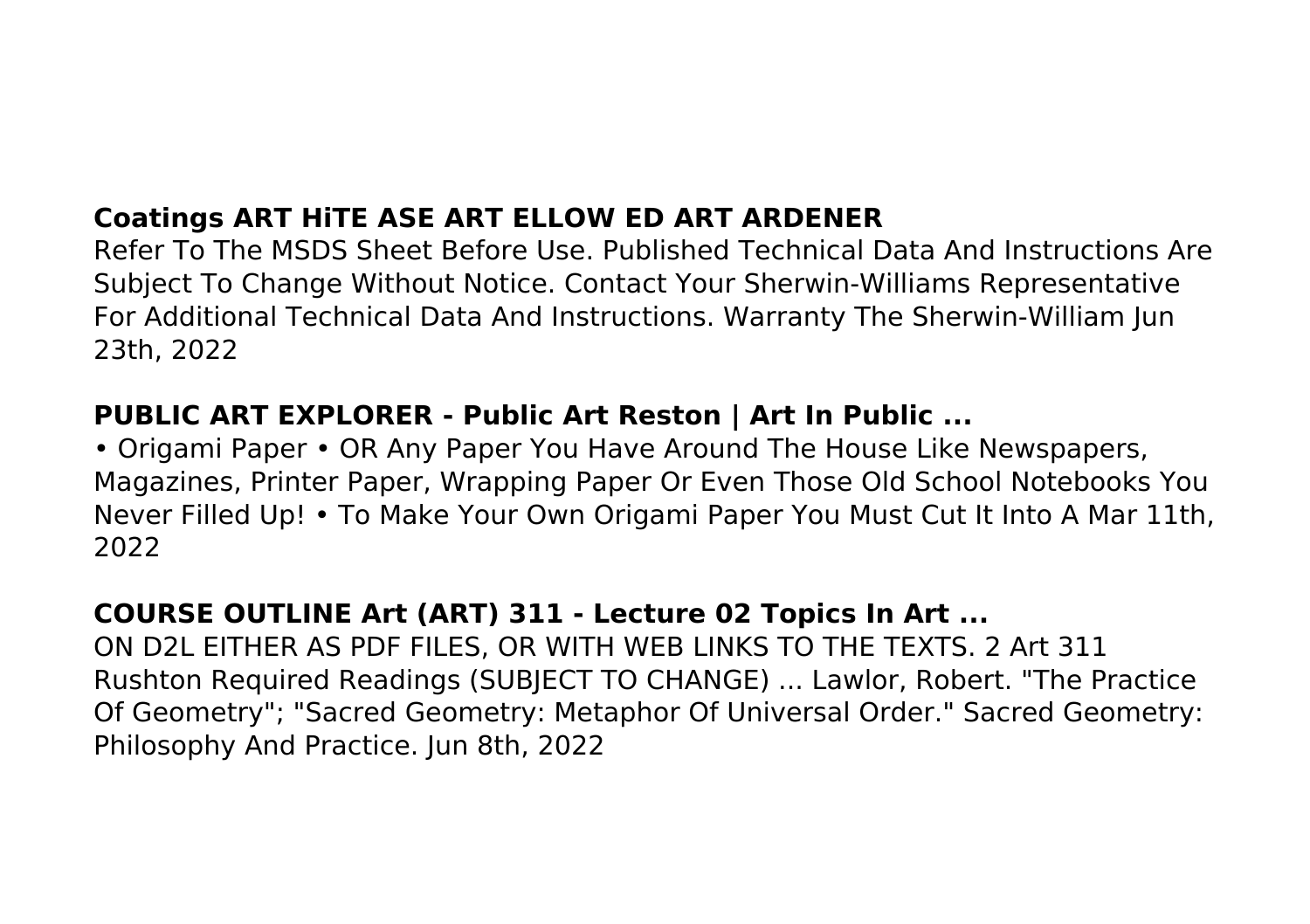## **Elements Of Art: Shape - ASU Art Museum | ASU Art …**

Dimensional, Like We See In Sculptures And Architecture. Space Is An Element Of Art That Helps Define Shape. Space Can Be Two- Or Three-dimensional, Positive Or Negative. Positive Space Refers To The Main Subject. Negative Space Refers To The Space Not Jan 23th, 2022

#### **Art 309- Video Visual Art Mon/Wed 11-1:45pm Art And …**

In The Early Twentieth Century, The Machine Played A Central Role In The Work Of Artists Like Moholy-Nagy And Oskar Schlemmer. This Sensibility Is Still An Important Part Of Our Contemporary Visual Vocabulary. The Machine Enables Precise, Repeated Control Of An Event Even A Mar 4th, 2022

There is a lot of books, user manual, or guidebook that related to L Art De La Supercherie PDF in the link below: